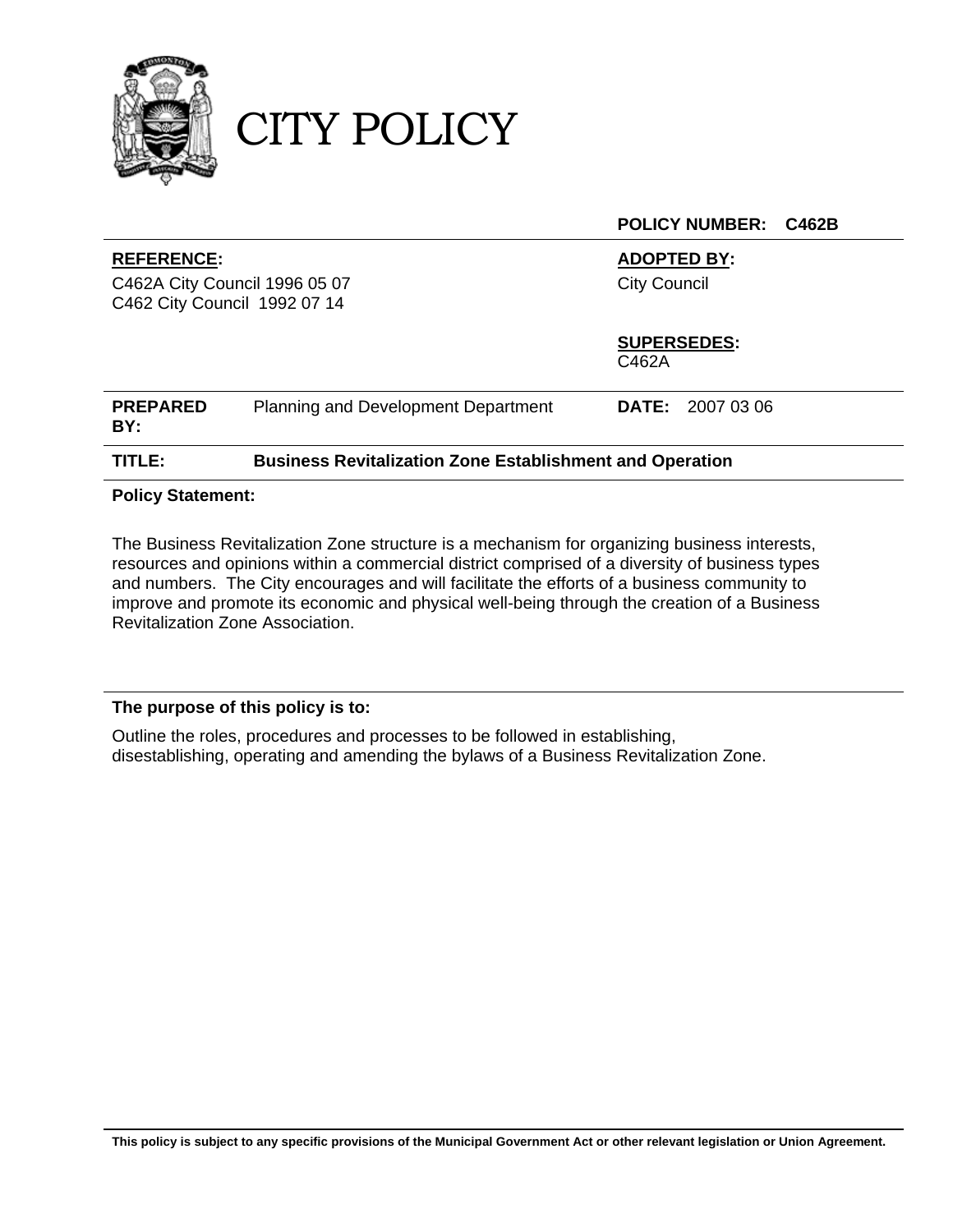

|                   |                                                 | <b>POLICY NUMBER:</b>  | C462B                |
|-------------------|-------------------------------------------------|------------------------|----------------------|
| <b>AUTHORITY:</b> | City Council                                    | <b>EFFECTIVE DATE:</b> | 2007 07 03           |
| TITLE:            | <b>Operating a Business Revitalization Zone</b> |                        |                      |
|                   |                                                 |                        | <b>PAGE:</b> 1 of 16 |

#### 1. DEFINITIONS

- 1.01 "Board" means a Board established pursuant to the provisions of Section 6(1) of AR 377/94, the Business Revitalization Zone Regulation;
- 1.02 "BRZ" means a Business Revitalization Zone;
- 1.03 "Business Community Representative" means an individual business operator or that person's lawful representative;
- 1.04 "Current Assessment Roll" means the business assessment roll maintained by the City;
- 1.05 "Member" means a business assessed for business taxes operating within an established BRZ;
- 1.06 "Municipal Government Act" means the Municipal Government Act, RSA 2000, c. M-26, and includes all regulations passed under the Act.

#### 2. PROCEDURES FOR ONGOING MANAGEMENT OF A BRZ

2.01 A BRZ will prepare and submit its budget in accordance with procedures outlined by the City Manager.

#### 3. AMENDMENTS TO ESTABLISHMENT BYLAWS

- 3.01 Text amendments, meaning alterations or revisions to the rules, procedures and methods under which BRZs are operated/maintained, shall be subject to the following requirements and process:
	- a) These amendments may be initiated by either the City Manager or the Board of a BRZ.
	- b) If initiated by the Board of a BRZ, a letter requesting, describing and justifying the amendment is submitted to the City Manager to initiate the process.
	- c) If initiated by the City Administration, the City Manager notifies the Board of the BRZ(s) and/or their agent of the proposed amendment.
	- d) The City Manager will consult with representatives of the affected BRZ(s) to obtain feedback regarding the proposed amendment.
	- e) The City Manager prepares the bylaw(s) and a report for City Council, which itemizes the proposed amendment, implications, consultation process and position of the affected BRZ(s), with copies to affected BRZs.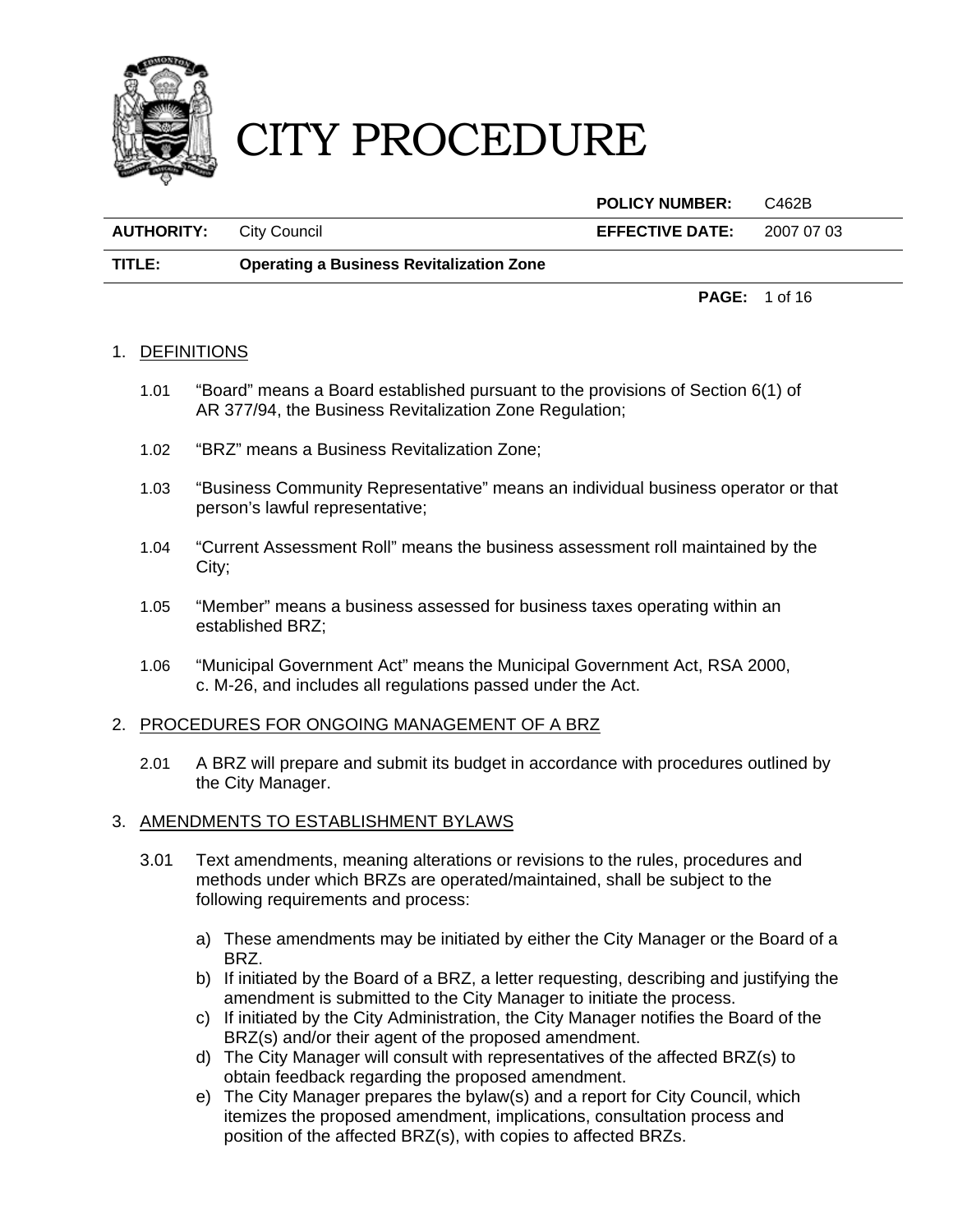

|                                |                                                 | <b>POLICY NUMBER:</b>             | C462B                           |  |
|--------------------------------|-------------------------------------------------|-----------------------------------|---------------------------------|--|
| <b>AUTHORITY:</b> City Council |                                                 | <b>EFFECTIVE DATE:</b> $20070703$ |                                 |  |
| TITLE:                         | <b>Operating a Business Revitalization Zone</b> |                                   |                                 |  |
|                                |                                                 |                                   | <b>PAGE:</b> $2 \text{ of } 16$ |  |

- f) The City Manager submits the amending bylaw(s) and Council Report to City Council for its consideration and ultimate decision for approval, amendment or refusal.
- 3.02 Boundary amendments, both expansions and contractions of the boundary of a BRZ, shall be subject to the following requirements and process:
	- a) Proponents submit the formal request for amendment to the boundary to the City Manager and at the same time submit a copy to the Board of a BRZ and/or the Board's agent.
	- b) The request must be accompanied by a justification or declaration of reasonable cause for the boundary change being requested, and a statement outlining the public consultation process which was followed to solicit the support shown on the request.
	- c) Upon determining the completeness of the application, the City Manager refers the application for processing, and simultaneously informs the Board of the BRZ and/or the Board's agent, of the completeness of the application.
	- d) The City Manager prepares and submits the required amending bylaw and a report describing the application and the substance/implications of the action requested, for Council's consideration and ultimate decision for approval or refusal.
	- e) At least one month prior to the date on which City Council will consider the proposed amending bylaw, the Board of the BRZ will notify by mail or personal delivery, or a combination of the two, all businesses within the BRZ listed in the current assessment roll, including those people who would be taxpayers under the change in boundaries, of:
		- (1) a summary of the proposed bylaw, including a map and description of the change in boundaries;
		- (2) a description of the opportunity, manner and time period for affected taxpayers to make representations to City Council regarding the proposed amendment.
	- f) Before City Council may give the bylaw Second Reading, the Board of the BRZ Association's written consent must be received by the City Manager. If consent is not given, the City Manager will advise Council that the bylaw cannot be passed.
	- g) A bylaw which amends the boundary of a BRZ will not come into force until the next January 1 after its passing.

### 4. PRODUCTS OF THE PROCESS

4.01 Bylaw(s) to Amend Business Revitalization Zone Establishment Bylaw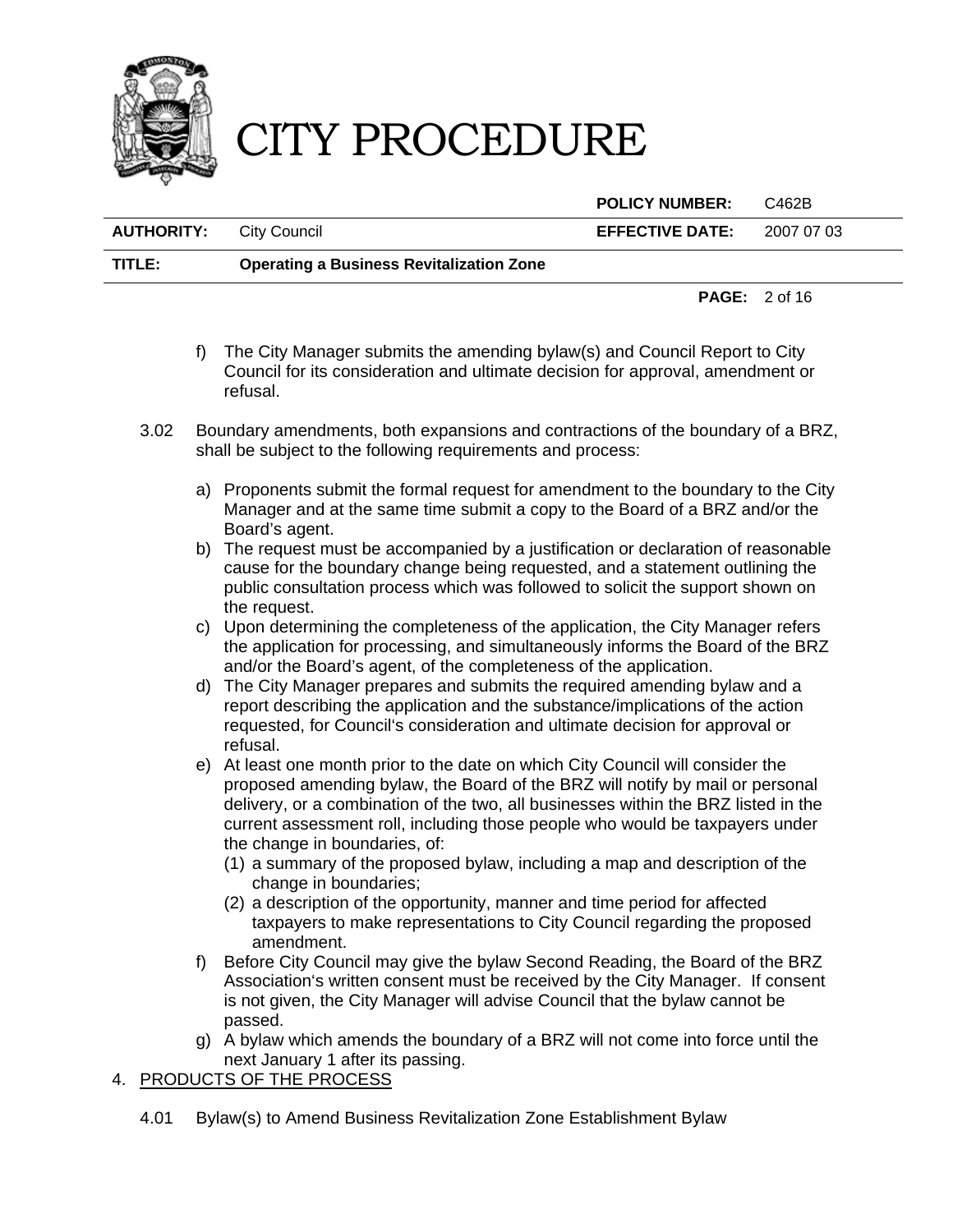

|                                |                                                 | <b>POLICY NUMBER:</b>  | C462B      |
|--------------------------------|-------------------------------------------------|------------------------|------------|
| <b>AUTHORITY:</b> City Council |                                                 | <b>EFFECTIVE DATE:</b> | 2007 07 03 |
| TITLE:                         | <b>Operating a Business Revitalization Zone</b> |                        |            |
|                                |                                                 |                        |            |

**PAGE:** 3 of 16

The Bylaw(s) make text amendments, meaning alterations or revisions to the rules, procedures and methods under which BRZs are operated/maintained, to the BRZ establishment bylaw.

4.02 Bylaw to Amend Business Revitalization Zone Boundary

The Bylaw amends the boundary of a BRZ set out in the BRZ establishment bylaw.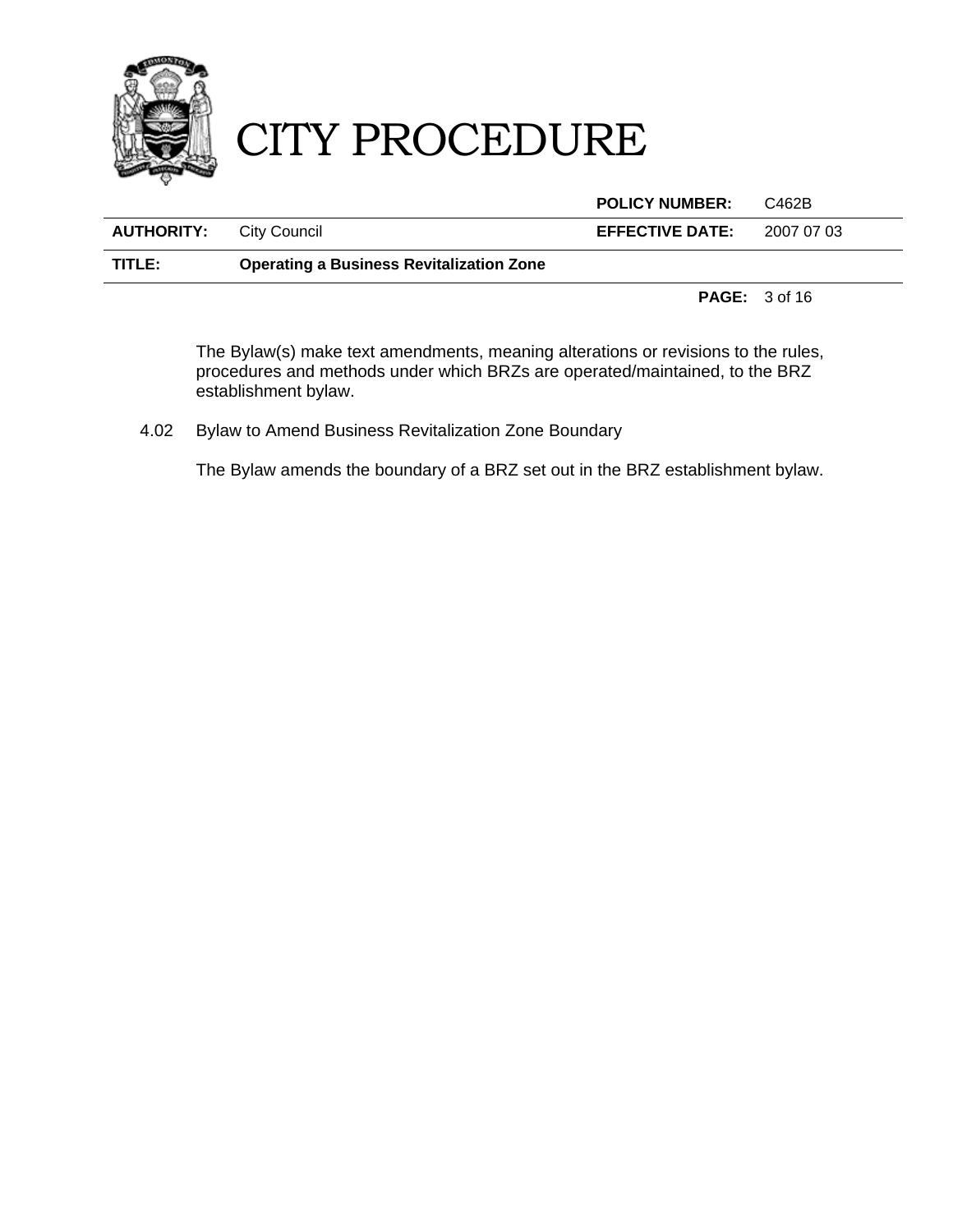

|                                |                                             | <b>POLICY NUMBER:</b>  | C462B      |
|--------------------------------|---------------------------------------------|------------------------|------------|
| <b>AUTHORITY:</b> City Council |                                             | <b>EFFECTIVE DATE:</b> | 2007 03 06 |
| TITLE:                         | ESTABLISHING A BUSINESS REVITALIZATION ZONE |                        |            |

**PAGE:** 4 of 16

### 1. DEFINITIONS

- 1.01 "Board" means a Board established under Section 6(1) of AR 377/94, the Business Revitalization Zone Regulation;
- 1.02 "BRZ" means a Business Revitalization Zone;
- 1.03 "Business Community Representative" means an individual business operator or that person's lawful representative;
- 1.04 "Current Assessment Roll" means the business assessment roll maintained by the City;
- 1.05 "Member" means a business assessed for business taxes operating within an established BRZ;
- 1.06 "Municipal Government Act" means the Municipal Government Act, RSA 2000, c. M-26, and includes all regulations passed under the Act.

#### 2. PROCESS FOR ESTABLISHING A BRZ

- 2.01 The process for establishing a BRZ is ideally divided into two stages. Although some activities are accomplished solely within each stage, many others overlap between them.
	- a) Stage 1 Initial Interest/Development ("pre-application")
		- (1) Business Community Representatives should approach the Planning and Development Department to discuss the proposal and receive available information;
		- (2) Planning and Development Department staff provide consultative services to the proponents regarding, but not limited to, the proposed BRZ size and compatibility of its business mix, the objectives of a new BRZ, preparing consultation plans, and legislative and municipal requirements of the process (including applicable deadlines/timelines);
		- (3) Proponents should discuss the proposal with affected local business operators and assess the potential interest in the proposal (preferably by holding a minimum of two public meetings for information and debate);
		- (4) Planning and Development Department staff may attend the public meetings, as requested, to provide information and examples of local experiences;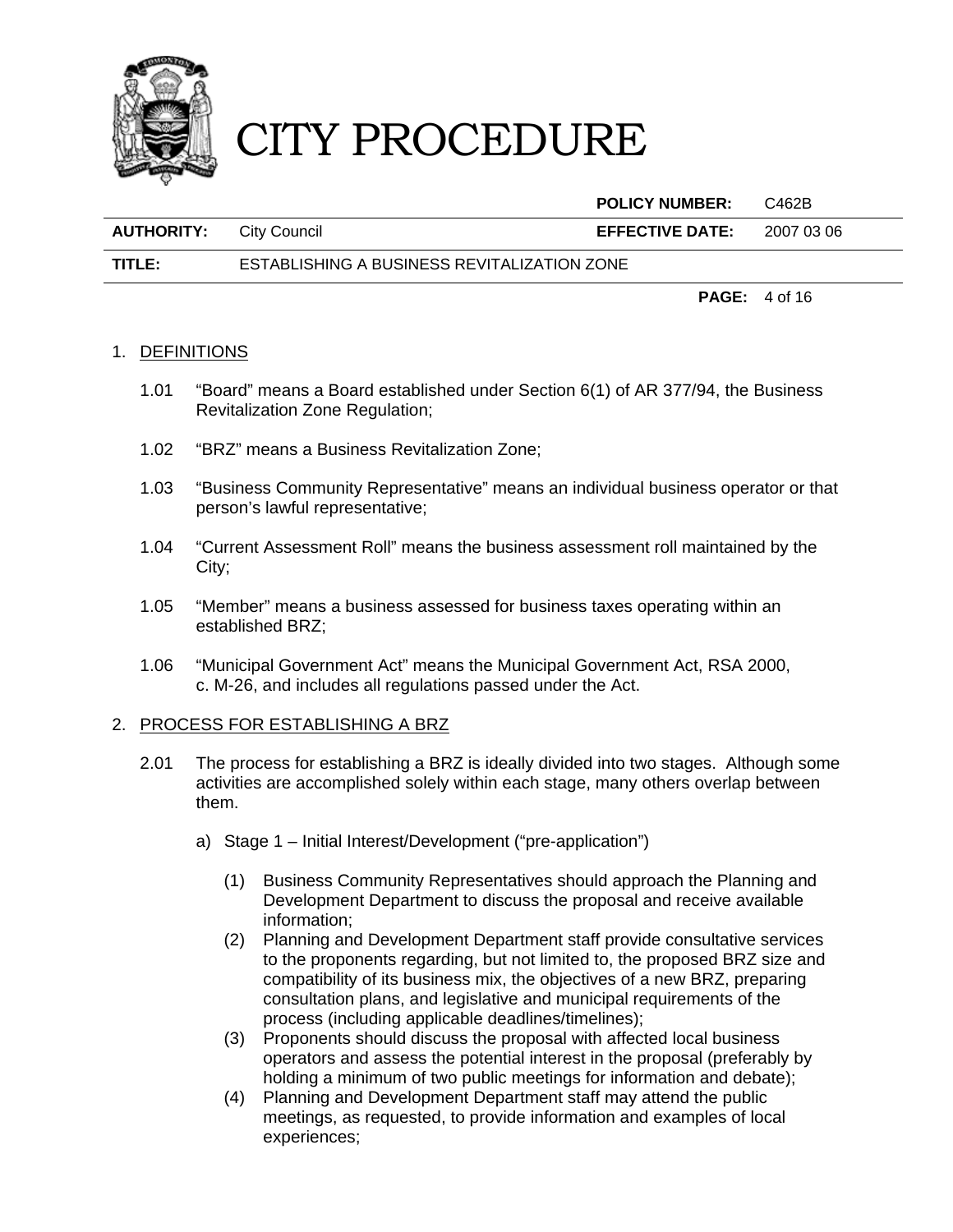

**POLICY NUMBER:** C462B

| <b>AUTHORITY:</b> City Council |                                             | <b>EFFECTIVE DATE:</b> | 2007 03 06 |
|--------------------------------|---------------------------------------------|------------------------|------------|
| TITLE:                         | ESTABLISHING A BUSINESS REVITALIZATION ZONE |                        |            |

**PAGE:** 5 of 16

- (5) Planning and Development Department staff will assist proponents to apply by drafting a written application in the proper form, with a map of the proposed area;
- (6) Proponents then proceed to gather the required signatures of business operators who favour the establishment of the BRZ (at least 25% of the businesses liable to pay the BRZ tax), towards the completion of the formal application.
- b) Stage 2 Formal Application to Establish a BRZ
	- (1) Proponents submit the formal application to establish a BRZ to the City Clerk by **June 1** of the current calendar year (to be effective the following January 1). The application should include: Business Name as per License, Business Location/Address, Printed name of the Business Taxpayer (owner of business), Signature, Date signed, Witness signature accompanied by an affidavit of execution, and be accompanied by a statement of objectives of the proposed BRZ, justification of the area chosen and business mix, and description of the consultative process followed by the proponents;
	- (2) Applications received after June 1 cannot be guaranteed to receive Council approval of the BRZ's Budget in time for operations to begin in the following year;
	- (3) The Office of the City Clerk requests a list of all the businesses within the proposed area, effective on the date the application is received from the Assessment and Taxation Branch for verification of the applicants' status on the Current Assessment Roll, and sends a copy of the application to the Law Branch;
	- (4) The Office of the City Clerk determines the validity of the application, as related to statutory requirements, proceeding if the application is valid or informing City Council and the Planning and Development Department if the application is invalid and cannot be processed;
	- (5) If the application is valid, the Assessment and Taxation Branch of the Planning and Development Department conducts a field survey to verify the accuracy and completeness of the Current Assessment Roll;
	- (6) Upon determining the validity of the application, related to both the statutory and City requirements, the City Clerk refers the application to the Planning and Development Department for processing and the development of an interim information report to familiarize City Council with the application's particulars and status;
	- (7) The Planning and Development Department will, using a Current Assessment Roll provided by the Assessment and Taxation Branch, mail to all businesses within the proposed zone a Notice of the Request for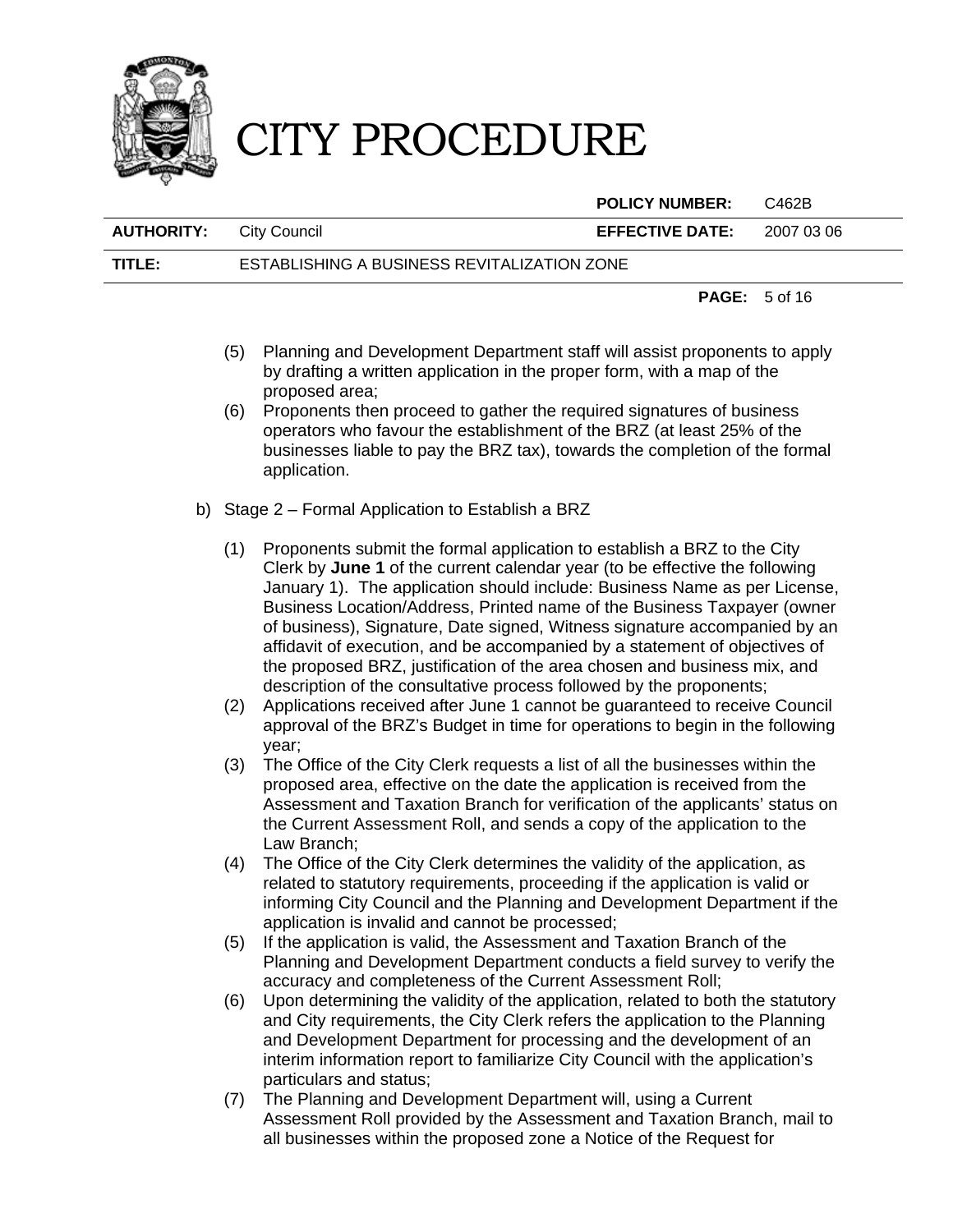

**POLICY NUMBER:** C462B

**AUTHORITY:** City Council **EFFECTIVE DATE:** 2007 03 06

**TITLE:** ESTABLISHING A BUSINESS REVITALIZATION ZONE

**PAGE:** 6 of 16

formation of the BRZ, an information sheet regarding BRZs, a map and description of the boundary of the proposed zone, and instructions for petitioning against the Bylaw;

- (8) Those wishing to object to the establishment of the proposed BRZ have 60 days from the day on which the last notice was mailed to file a petition. The petition must contain Business Name as per Licence, Business Location/Address, Printed name of the Business Taxpayer (owner of business), Signature, Date signed, Witness signature accompanied by an affidavit of execution, and must be submitted with a signed statement of representative with the City Clerk;
- (9) During the 60 day Notification Period, Planning and Development Department staff will provide assistance to proponents and opponents in organizing information meetings with the local businesses by providing lists of businesses within the area, responding to and referring public inquiries as appropriate, preparing and mailing information on behalf of proponents, if necessary (e.g. notice of meeting with agenda/intent of meeting, etc.), and preparing petitions in the proper form;
- (10) Once the 60 day Notification Period has passed, and providing no valid objecting petitions representing more than 50% of the businesses liable to pay the BRZ tax have been submitted to the City Clerk, the Planning and Development Department, with the assistance of the Law Branch, prepares the Bylaw to Establish the BRZ along with a statement of BRZ objectives, a motion for appointment of the Board, definitions of the rules of conduct, responsibilities and powers of the Board, and the first year's Budget Estimates for Council's consideration and ultimate decision for approval or refusal;
- (11) If a petition objecting to the BRZ establishment is submitted to the City Clerk within the prescribed timelines, the validity of the petition must be verified by the Office of the City Clerk within 30 days of the receipt of the petition;
- (12) The Office of the City Clerk informs City Council and the Planning and Development Department on the validity of the petition.

### 3. PRODUCTS OF THE PROCESS

3.01 Interim Report to Executive Committee and City Council Regarding an Application for the Proposed Business Revitalization Zone

This information report consists of an evaluation by the Planning and Development Department of the proposal's objectives, its justifications for the area and boundaries, and the appropriateness of its consultative process. It may include the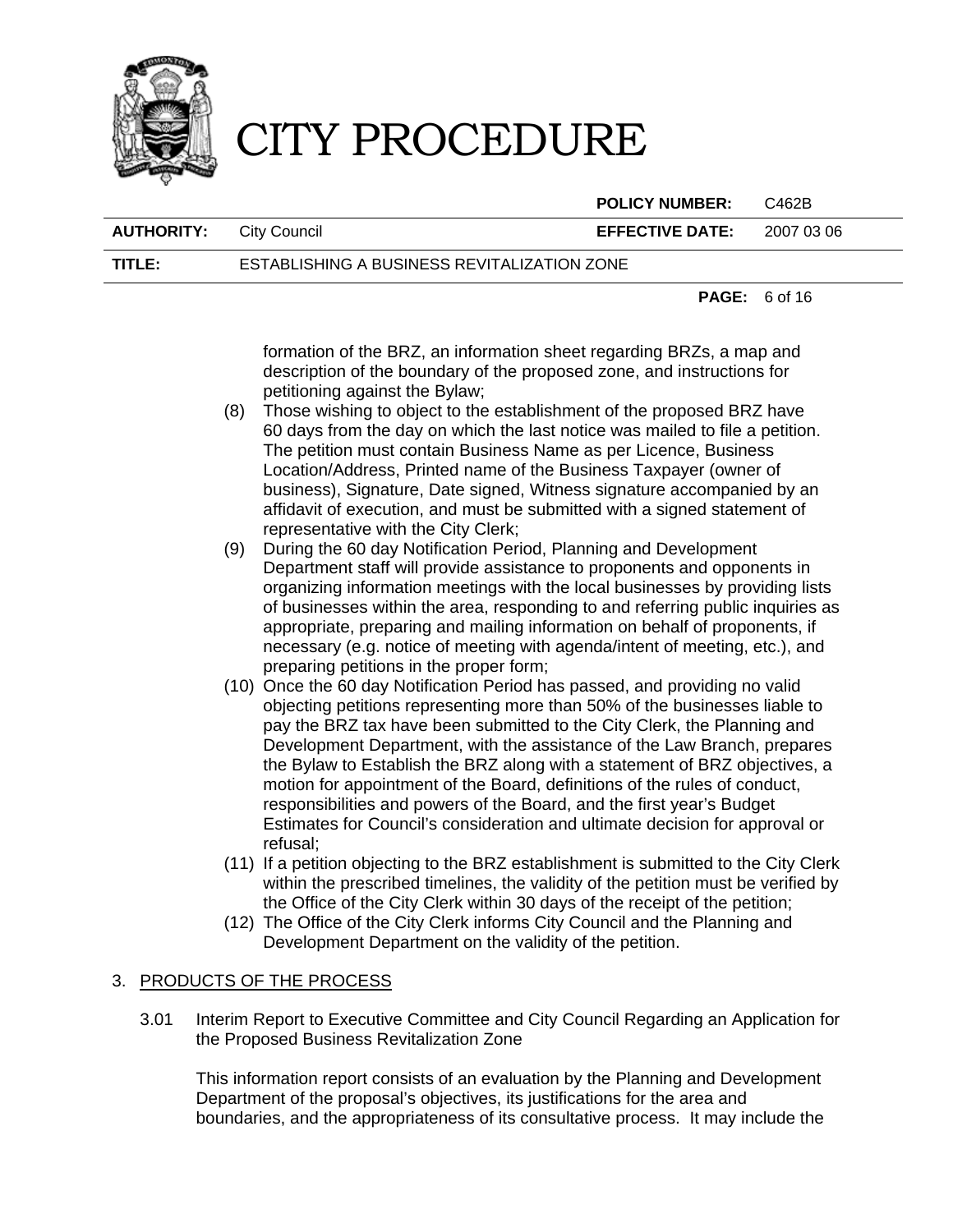

|                                |                                             | <b>POLICY NUMBER:</b>  | C462B      |
|--------------------------------|---------------------------------------------|------------------------|------------|
| <b>AUTHORITY:</b> City Council |                                             | <b>EFFECTIVE DATE:</b> | 2007 03 06 |
| TITLE:                         | ESTABLISHING A BUSINESS REVITALIZATION ZONE |                        |            |

**PAGE:** 7 of 16

Department's estimate of the proposal's chances for success, based upon other local BRZs' experiences.

3.02 Bylaw Report to City Council Regarding the Establishment of the Proposed Business Revitalization Zone

This report outlines the application's purpose and the area affected. It describes all input received during the 60 day Notification Period, including input from individuals and businesses who may not have originally been entitled to Notice. The report may include suggestions for addressing opposition or other issues encountered during the process, and will make a recommendation respecting the Bylaw to Establish the BRZ.

3.03 Bylaw to Establish the Business Revitalization Zone

The Bylaw establishes the existence of the BRZ and the Association.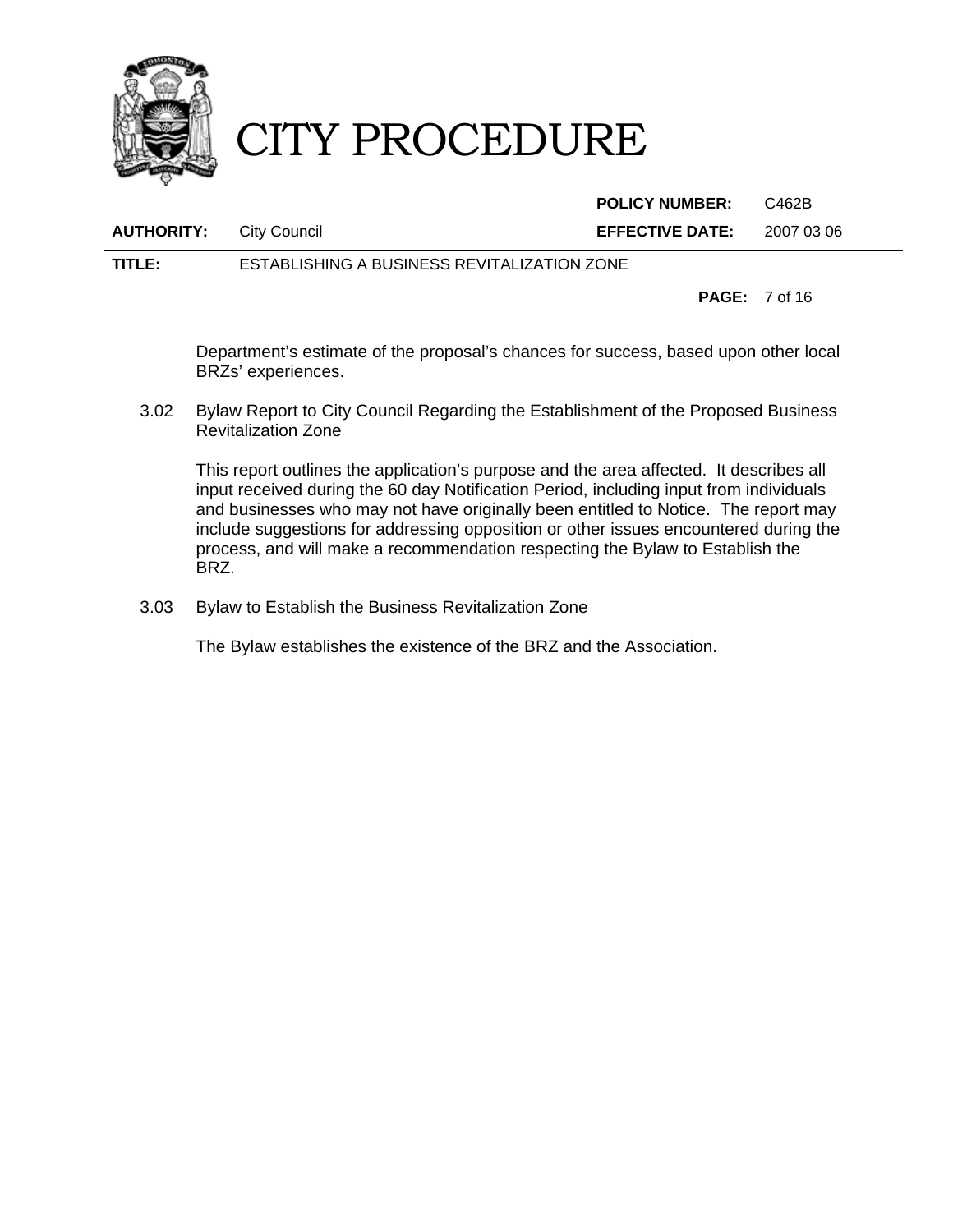

|                   |                                                    | <b>POLICY NUMBER:</b>  | C462B      |
|-------------------|----------------------------------------------------|------------------------|------------|
| <b>AUTHORITY:</b> | City Council                                       | <b>EFFECTIVE DATE:</b> | 2007 03 06 |
| TITLE:            | DISESTABLISHMENT OF A BUSINESS REVITALIZATION ZONE |                        |            |

**PAGE:** 8 of 16

### 1. DEFINITIONS

- 1.01 "Board" means a Board established pursuant to the provisions of Section 6(1) of AR 377/94, the Business Revitalization Zone Regulation;
- 1.02 "BRZ" means a Business Revitalization Zone;
- 1.03 "Business Community Representative" means an individual business operator or that person's lawful representative;
- 1.04 "Current Assessment Roll" means the business assessment roll maintained by the City;
- 1.05 "Member" means a business assessed for business taxes operating within an established BRZ;
- 1.06 "Municipal Government Act" means the Municipal Government Act, RSA 2000, c. M-26, and includes all regulations passed under the Act.

#### 2. DISESTABLISHMENT OF A BRZ

- 2.01 The process to disestablish a BRZ as specified in the Municipal Government Act is as follows:
	- a) The process to disestablish a BRZ may be initiated by City Council, the Board or a petition representing 25% of the taxable businesses in the zone.
	- b) Proponents submit the formal request or petition for disestablishment to the City Clerk for processing, and at the same time submit a copy to the Board of a BRZ and/or the Board's agent.
	- c) The request should be accompanied by a justification or declaration of reasonable cause for the disestablishment being requested, and a statement outlining the public consultation process which was followed to solicit input from members of the BRZ at large.
	- d) When a petition is submitted, the City Clerk:
		- (1) provides a copy to the Law Branch for ruling on compliance of legislation (i.e. purpose statement and statement of representative);
		- (2) obtains a current list of businesses within the proposed area from the Assessment and Taxation Branch;
		- (3) determines the sufficiency of the petition in accordance with Provincial Legislation, and advice Council and the Planning and Development Department of such.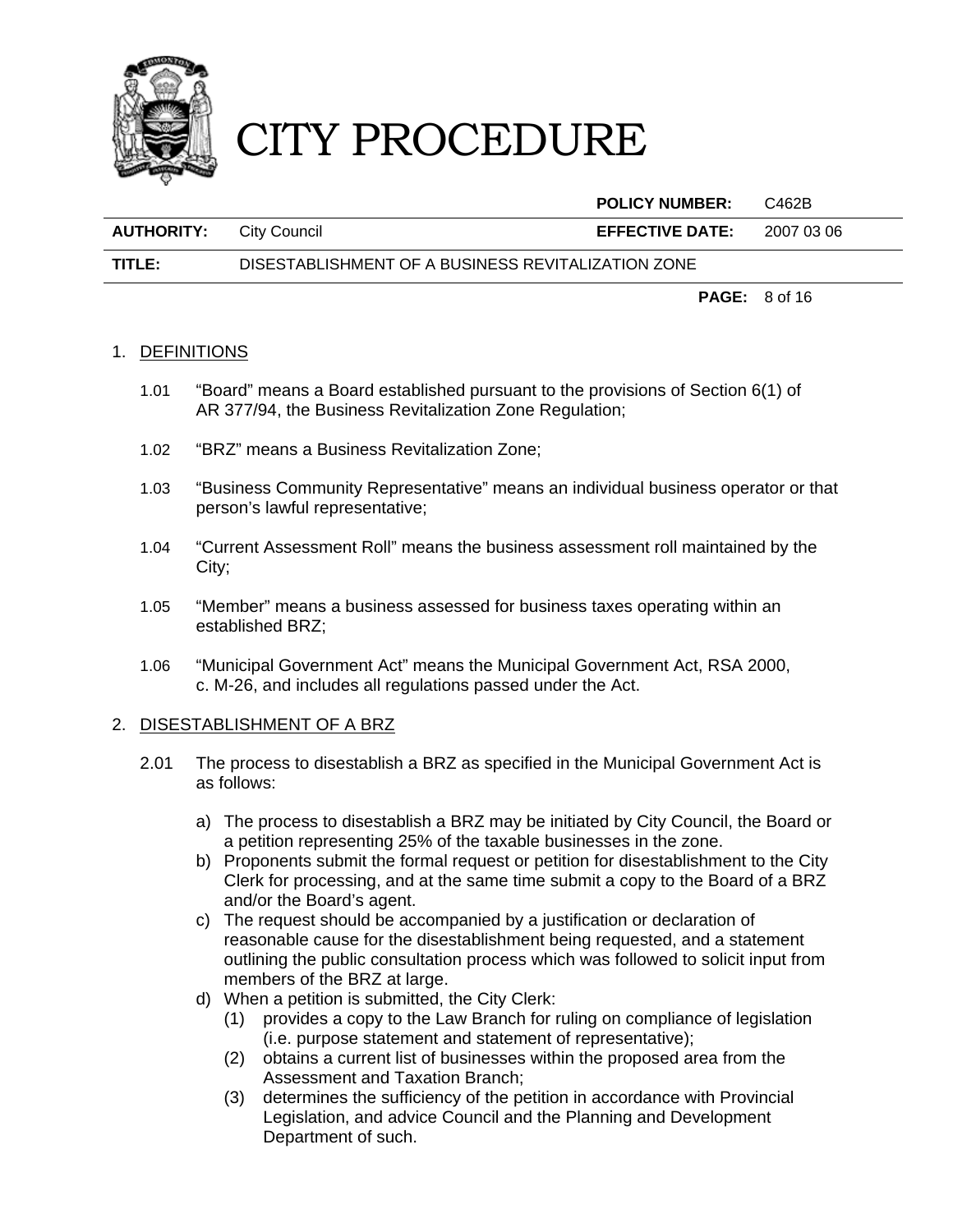

**POLICY NUMBER:** C462B

**AUTHORITY:** City Council **EFFECTIVE DATE:** 2007 03 06

**TITLE:** DISESTABLISHMENT OF A BUSINESS REVITALIZATION ZONE

**PAGE:** 9 of 16

- e) if a valid petition is received, then the process under 2.02 (below) is followed.
- f) If Council initiates the disestablishment process, the City Clerk refers the application to disestablish the BRZ to the Planning and Development Department for processing, and simultaneously informs the Board of the BRZ or the Board's agent of the application to disestablish the BRZ, and the process under 2.02 (below) is followed.
- g) If the Board initiates the disestablishment process, the City Clerk refers the application to disestablish the BRZ to the Planning and Development Department for processing and the process under 2.02 (below) is followed.
- 2.02 The Planning and Development Department prepares the Bylaw to Disestablish the BRZ and a report for Council's consideration.
	- a) Within 30 days of the City Clerk's receipt of a sufficient petition for Disestablishment, or with a request for Disestablishment from the Board or City Council, Council must:
		- (1) give First Reading to the disestablishment bylaw,
		- (2) specify a date within 90 days for a vote of the taxpayers in the zone on the support for disestablishing the BRZ, and
		- (3) specify the question(s) which will appear on the ballot;
	- b) The Board of the BRZ notifies every taxable business within the zone that a bylaw to disestablish the zone has been given First Reading and the date, time and place of the vote;
	- c) The vote will be held in accordance with the Local Authorities Election Act and the Municipal Government Act;
	- d) The City Clerk supervises the vote and the Board is responsible for holding the vote and paying all expenses of the vote;
	- e) A vote to approve the disestablishment bylaw requires 50% plus 1 of all voters being in favour of this action;
	- f) If the vote approves the disestablishment bylaw, the City Clerk places the bylaw on Council's agenda. Council must pass the bylaw within 30 days of the vote;
	- g) If the vote does not approve the disestablishment bylaw, the City Clerk informs City Council of the results of the vote, that the disestablishment bylaw cannot be passed and any previous readings must be rescinded. Council must not, within two years of the date of the vote, give First Reading to a Bylaw that disestablishes the BRZ.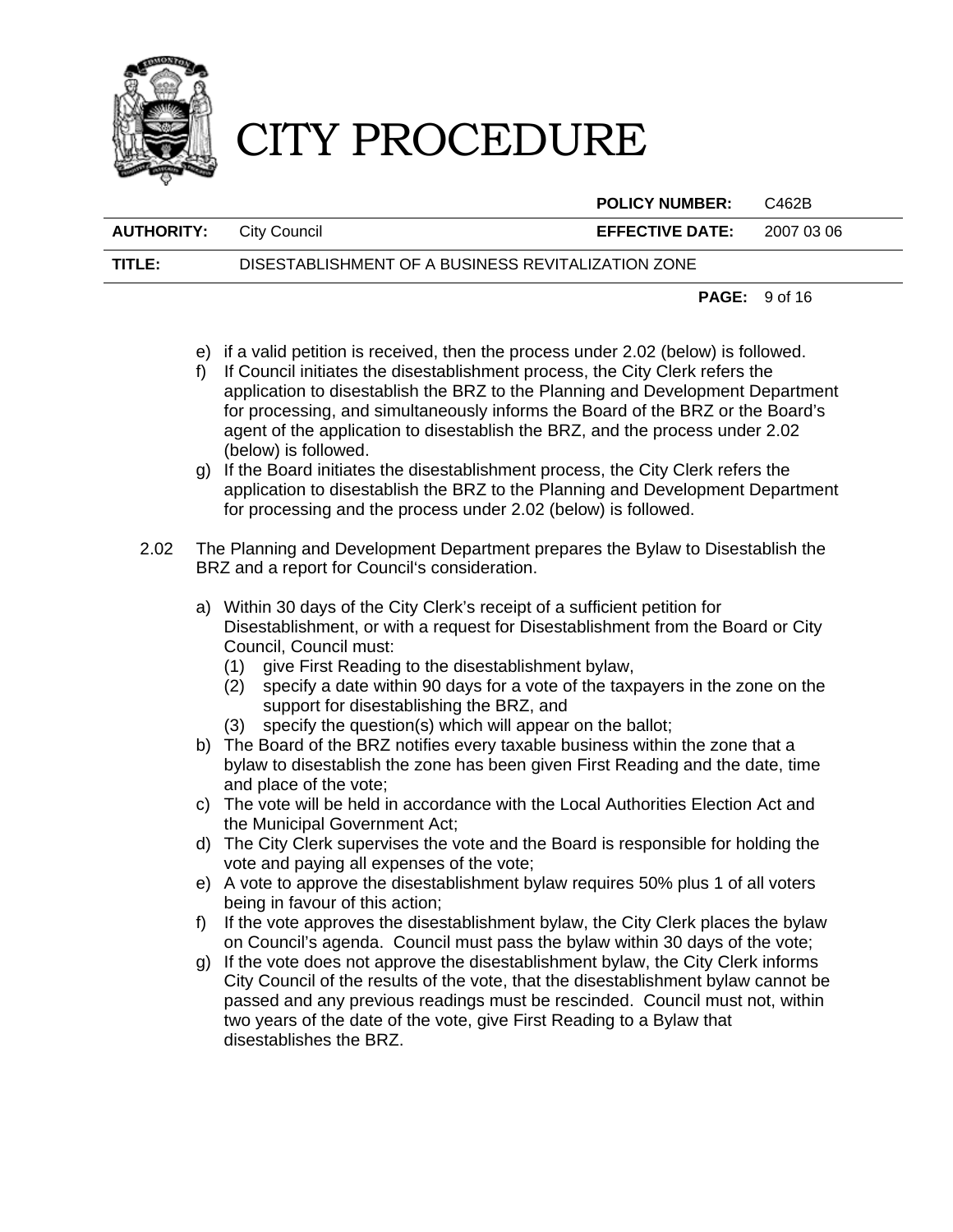

|                                |                                                    | <b>POLICY NUMBER:</b>  | C462B      |
|--------------------------------|----------------------------------------------------|------------------------|------------|
| <b>AUTHORITY:</b> City Council |                                                    | <b>EFFECTIVE DATE:</b> | 2007 03 06 |
| TITLE:                         | DISESTABLISHMENT OF A BUSINESS REVITALIZATION ZONE |                        |            |
|                                |                                                    |                        |            |

**PAGE:** 10 of 16

2.03 If upon disestablishment the Board's assets do not cover the Board's liabilities, the City is liable for those liabilities and may recover the outstanding amount by imposing a BRZ tax on the businesses which were taxable before disestablishment of the zone.

### 3. PRODUCTS OF THE PROCESS

3.01 Bylaw to Disestablish the Business Revitalization Zone

The Bylaw disestablishes the BRZ and the Association.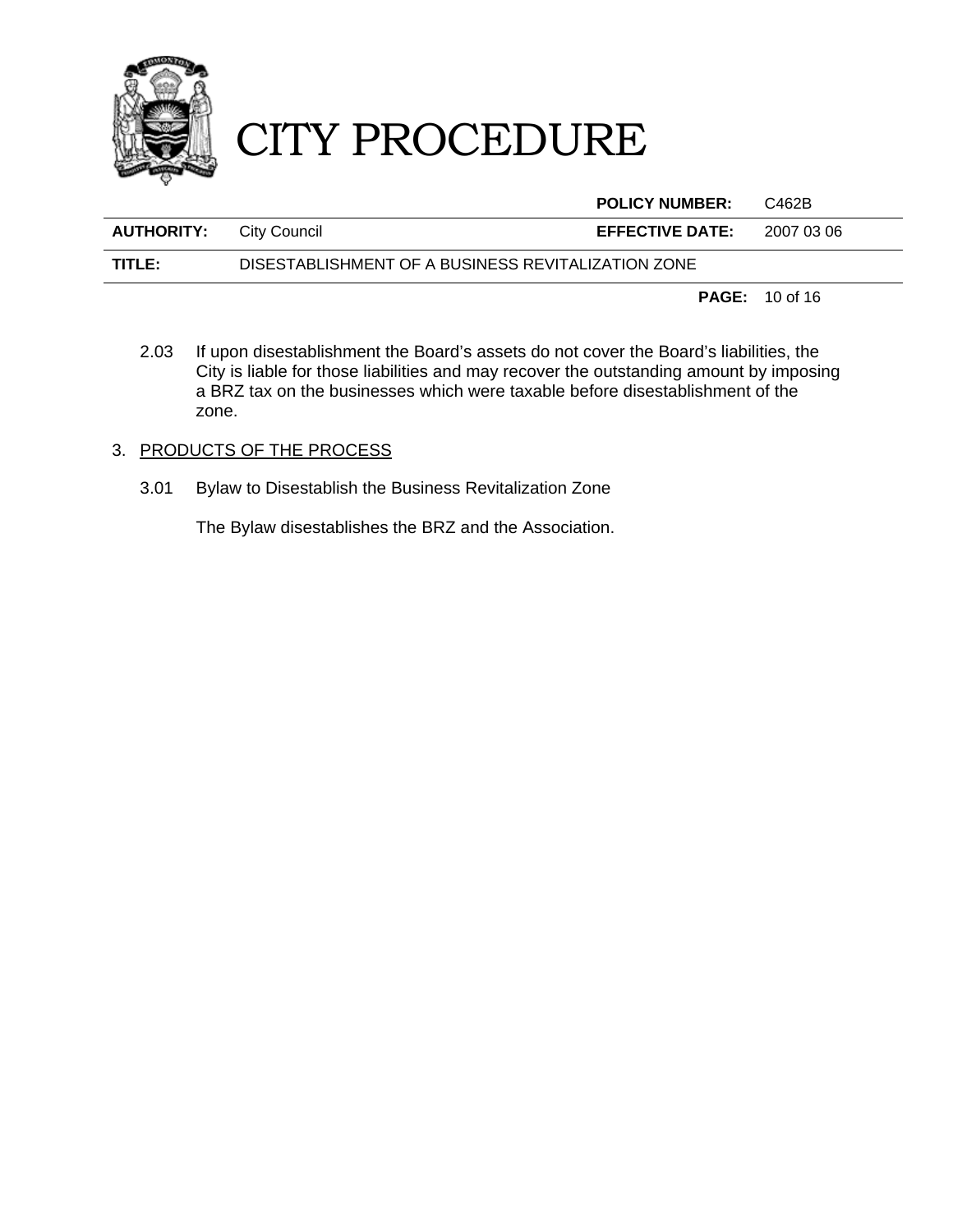

**POLICY NUMBER:** C462B

| <b>AUTHORITY:</b> City Council |                                                                                              | <b>EFFECTIVE DATE:</b> | 2007 03 06 |
|--------------------------------|----------------------------------------------------------------------------------------------|------------------------|------------|
| TITLE:                         | BUDGET, FINANCIAL PROCEDURES AND CITY ASSISTANCE FOR BUSINESS<br><b>REVITALIZATION ZONES</b> |                        |            |

**PAGE:** 11 of 16

### 1. DEFINITIONS

- 1.01 "Board" means a Board established under Section 6(1) of AR 377/94, the Business Revitalization Zone Regulation;
- 1.02 "BRZ" means a Business Revitalization Zone;
- 1.03 "Business Community Representative" means an individual business operator or that person's lawful representative;
- 1.04 "Current Assessment Roll" means the business assessment roll maintained by the City;
- 1.05 "Member" means a business assessed for business taxes operating within an established BRZ;
- 1.06 "Municipal Government Act" means the Municipal Government Act, RSA 2000, c. M-26, and includes all regulations passed under the Act.

### 2. BRZ BUDGET PROCESS

- 2.01 The BRZ Association's annual budget shall contain, at a minimum, the following information:
	- a) objectives for the Budget Year;
	- b) a brief description of proposed projects and programs for the Budget Year;
	- c) a breakdown of the Expenditures, including:
		- (1) "Administration" (i.e. office costs)
		- (2) "Personnel" (i.e. staffing)
		- (3) "Programs & Projects" (i.e. special events, promotions)
		- (4) "Operational Contingency" (i.e. 5% to 20% of the operating budget to allow flexibility within the budget)
		- (5) "Reserves" (i.e. building fund for future major projects/studies);
	- d) a breakdown of Revenues, including special levy, grants, donations, etc.;
	- e) a summary of the Budget Approval Process, including:
		- (1) date the Board approved the proposed budget
		- (2) date the membership reviewed the proposed budget
		- (3) method by which members were advised of the details of the budget (i.e. copy distributed at an Annual Meeting, mailout, hand delivery, etc.)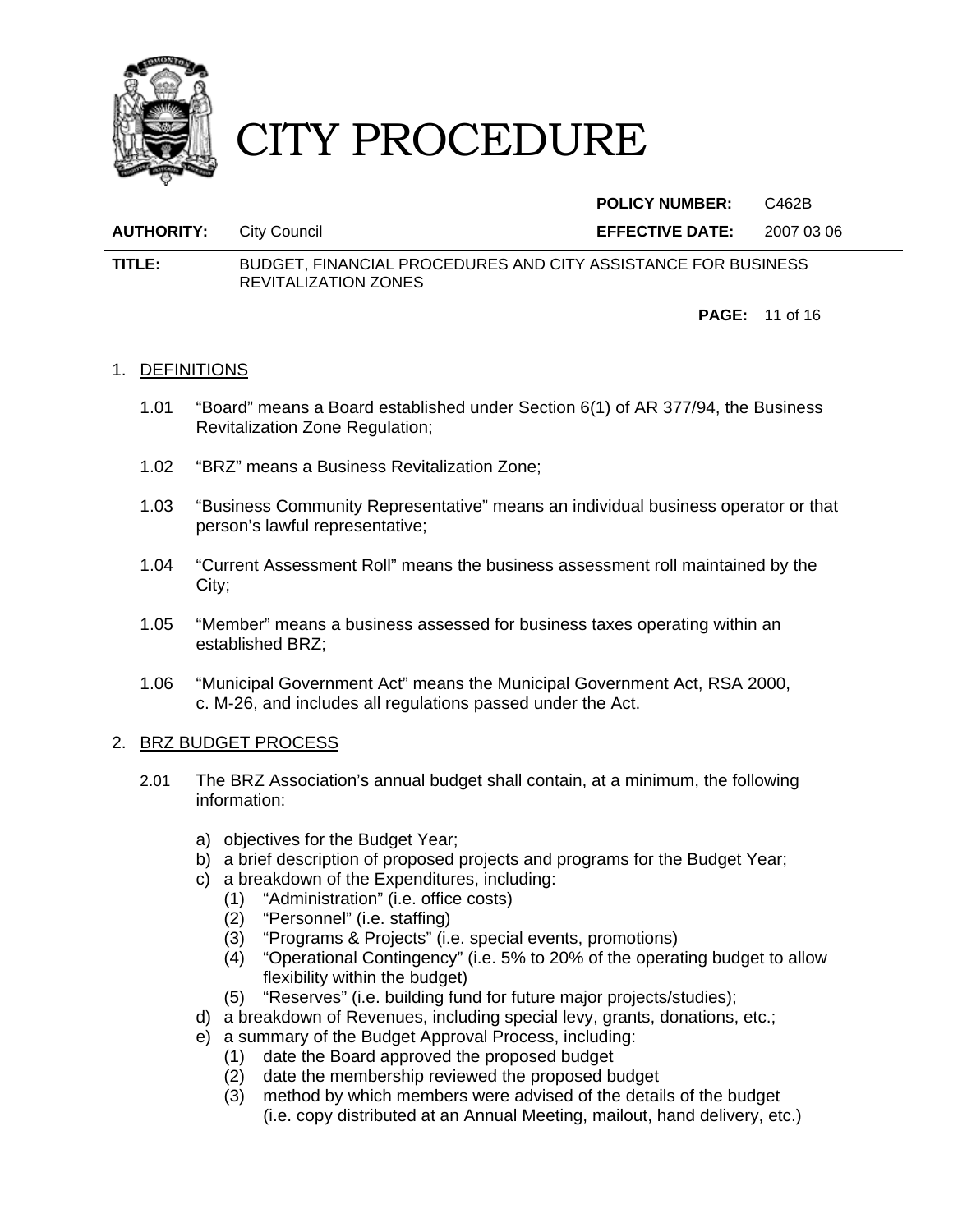

**POLICY NUMBER:** C462B

| <b>AUTHORITY:</b> | City Council                                                                          | <b>EFFECTIVE DATE:</b> | 2007 03 06 |
|-------------------|---------------------------------------------------------------------------------------|------------------------|------------|
| TITLE:            | BUDGET, FINANCIAL PROCEDURES AND CITY ASSISTANCE FOR BUSINESS<br>REVITALIZATION ZONES |                        |            |

**PAGE:** 12 of 16

- (4) budget submission date
- (5) a summary of recurring expenses (i.e. extended leases).
- 2.02 The BRZ Association prepares the budget as per the requirements, and the Board of the Association approves the budget.
	- a) The BRZ Board holds an annual meeting of all BRZ members to review the proposed budget. Written notice of the meeting is sent by mail, personal delivery or an equivalent to all businesses within the BRZ at least 14 days prior to the meeting date. The Board may seek formal approval of the proposed budget through a vote of the membership.
	- b) The BRZ Association submits the budget proposal to the City Manager through the Planning and Development Department by mid October for processing.
	- c) The Planning and Development Department checks and verifies the form of the proposed budget, and prepares a report to go directly to City Council making a recommendation regarding each BRZ Budget proposed for Council approval. The Department's recommendation will address the budget form, its completeness and the Association's compliance with the budget process.
	- d) In the beginning of November, the Planning and Development Department notifies the BRZ Association of the City's recommendation related to their proposed budget and the date and place at which Council will consider approval of the budget.
	- e) If the City's recommendation is for Council to refuse to approve the BRZ's proposed budget, due to the budget being incomplete or the process not being complied with, the BRZ may withdraw their proposed budget prior to its submission to City Council. The Board must then either provide the required information or complete the process, as previously described, and resubmit the proposed budget by the end of November for Council approval prior to year end.
	- f) The BRZ Board notifies by mail, personal delivery or an equivalent, all businesses within the BRZ listed on the current assessment roll of the date and place when City Council will consider approval of the proposed budget, and provides each member with a copy of the proposed budget.
	- g) City Council considers approval of the proposed BRZ budget in late November or, as noted in (e), prior to year end.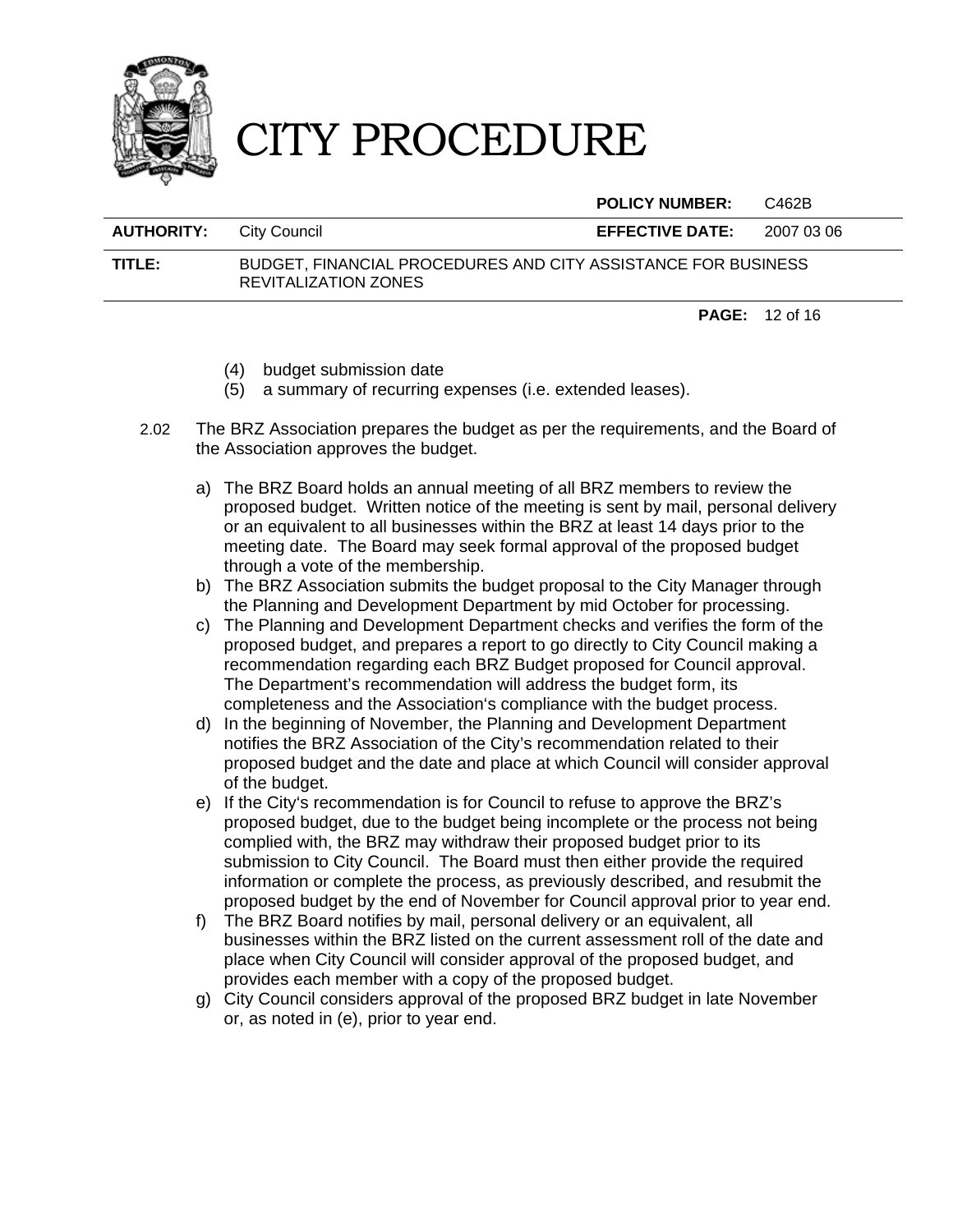

**POLICY NUMBER:** C462B

| <b>AUTHORITY:</b> | City Council                                                                          | <b>EFFECTIVE DATE:</b> | 2007 03 06 |
|-------------------|---------------------------------------------------------------------------------------|------------------------|------------|
| TITLE:            | BUDGET, FINANCIAL PROCEDURES AND CITY ASSISTANCE FOR BUSINESS<br>REVITALIZATION ZONES |                        |            |

**PAGE:** 13 of 16

- 2.03 BRZ Tax Levy Process
	- a) In February, and dependent upon Council approval of the BRZ's budget, the Assessment and Taxation Branch establishes the special levy rate which is required to raise the BRZ funds and provide the Board with the approved budget amount.
	- b) The Planning and Development Department drafts the Levy Bylaw for City Council approval in late February.
	- c) Upon approval of the Levy Bylaw, the Assessment and Taxation Branch applies the special levy rate to the business assessment tax of all Members within the BRZ, and sends out the notifications.
	- d) The City collects the BRZ levy.

### 3. ADMINISTRATION AND ONGOING FINANCIAL OPERATIONS

- 3.01 Requests from BRZ Associations for information from the City of Edmonton should be directed through the Planning and Development Department, in accordance with the "Access to Information Procedure."
- 3.02 The City Manager provides the following services on an ongoing basis to BRZ Associations:
	- a) acting as consultants and information sources when available and qualified;
	- b) attending meetings, as requested; and
	- c) assisting in setting project goals and guidelines, as requested.
- 3.03 The City Manager will assist the BRZ Associations in their efforts in the following areas, as requested and when possible, subject to available resources:
	- a) updating of the BRZ Handbook;
	- b) preparation and updating of the BRZ Associations strategic business plans; and
	- c) development of BRZ revitalization plans.
- 3.04 The funds collected through the BRZ levy are disbursed to the BRZ Association in quarterly payments of 25% of the approved budget, at the beginning of each quarter, in January, April, July and October.
- 3.05 BRZ Associations may not incur indebtedness extending beyond the current fiscal year without the approval of Council.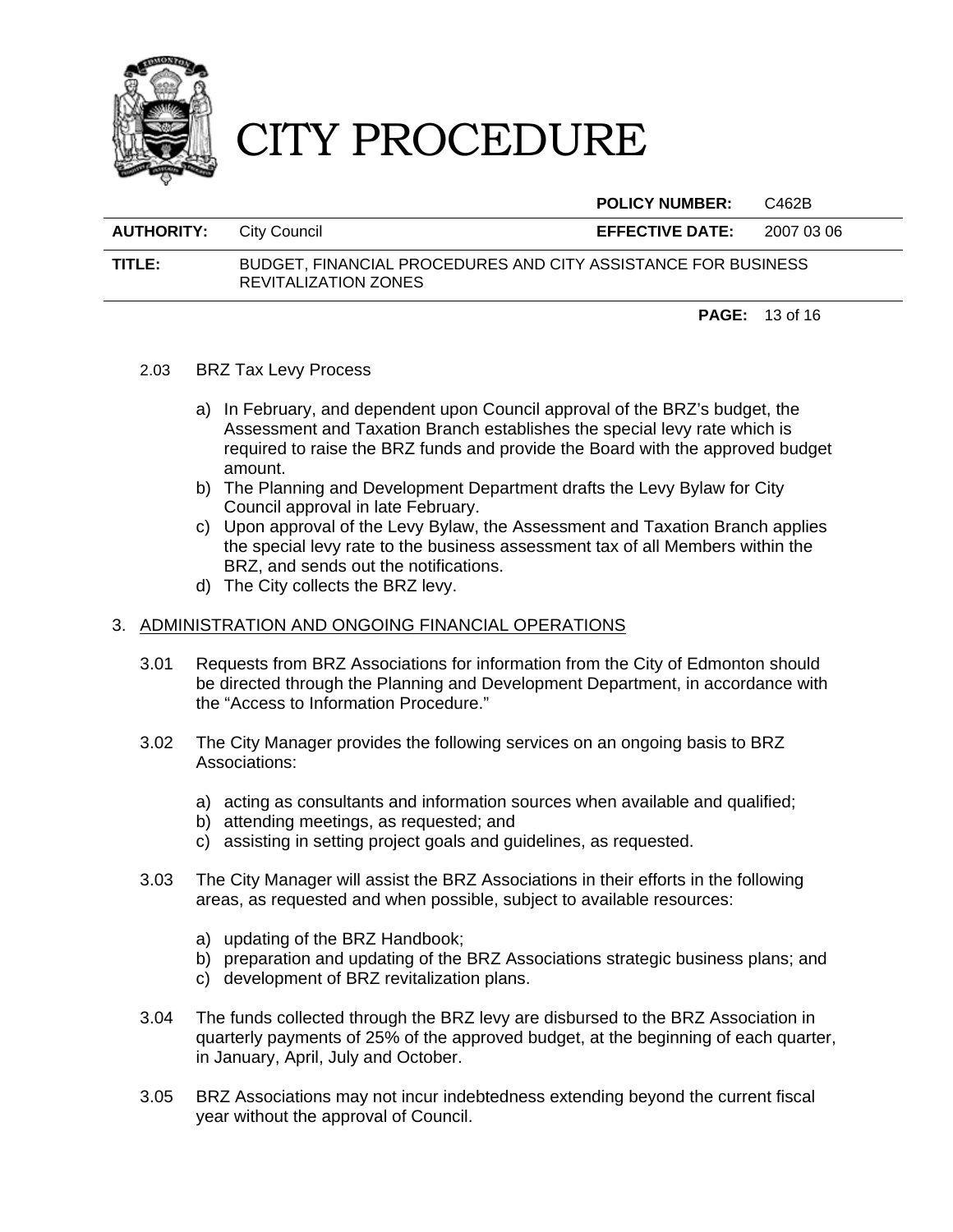

**POLICY NUMBER:** C462B

### **AUTHORITY:** City Council **EFFECTIVE DATE:** 2007 03 06 **TITLE:** BUDGET, FINANCIAL PROCEDURES AND CITY ASSISTANCE FOR BUSINESS REVITALIZATION ZONES

**PAGE:** 14 of 16

- 3.06 Provided Council approval has been granted, the Board may incur indebtedness beyond the current fiscal year for the limited purpose of ongoing operational expenditures (including lease for office space or equipment and employment contracts) which, because of contractual obligations, will extend beyond the current fiscal year, and are so specified within the submitted budget.
- 3.07 The BRZ Board must submit a quarterly "budget to actual" financial report to the City Manager. The BRZ Board must also submit an annual report and audited financial statement for the BRZ to the Planning and Development Department.
- 3.08 All records and books of the BRZ Association are open to inspection by the City Auditor.

### 4. PRODUCTS OF THE PROCESS

4.01 Bylaw to Establish the Levy for the Business Revitalization Zone

The Bylaw establishes the special levy rate which will be applied each year to the business assessment tax base of all businesses within the BRZ boundary, in order to collect sufficient funds to achieve the approved budget for the Business Revitalization Zone Association.

4.02 Annual Report to City Council Regarding Approval of the Budgets for the Business Revitalization Zone Associations

This report will make a recommendation to City Council regarding approval of the budgets for all BRZ Associations. The recommendation will address the budget form, its completeness and the Association's compliance with the budget process.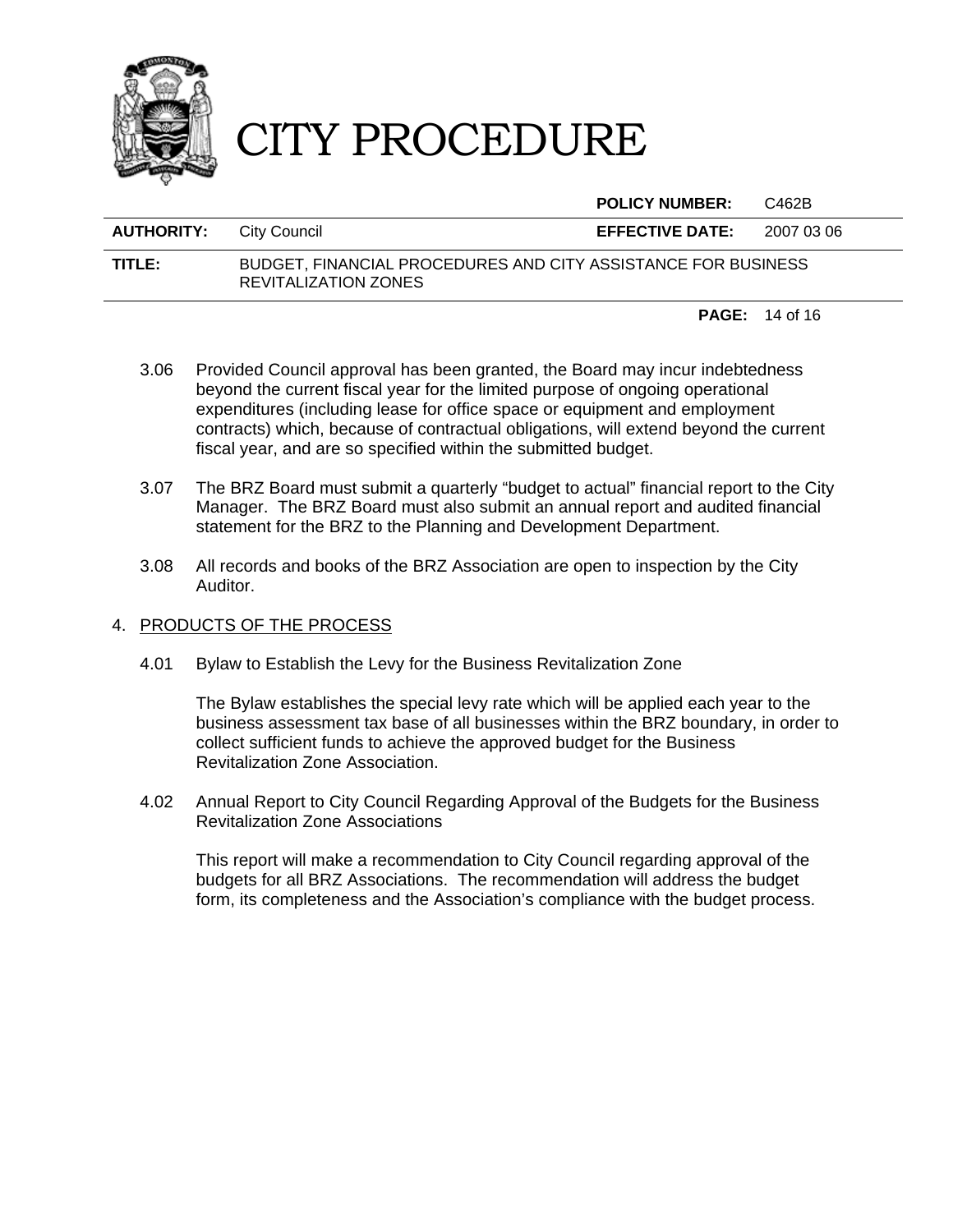

|                   |                                                         | <b>POLICY NUMBER:</b>  | C462B      |
|-------------------|---------------------------------------------------------|------------------------|------------|
| <b>AUTHORITY:</b> | City Manager                                            | <b>EFFECTIVE DATE:</b> | 2007 03 06 |
| TITLE:            | ACCESS TO INFORMATION FOR BUSINESS REVITALIZATION ZONES |                        |            |

**PAGE:** 15 of 16

### 1. DEFINITIONS

- 1.01 "Board" means a Board established under Section 6(1) of AR 377/94, the Business Revitalization Zone Regulation;
- 1.02 "BRZ" means a Business Revitalization Zone;
- 1.03 "Business Community Representative" means an individual business operator or that person's representative;
- 1.04 "Current Assessment Roll" means the business assessment roll maintained by the City;
- 1.05 "Member" means a business assessed for business taxes operating within an established BRZ;
- 1.06 "Municipal Government Act" means the Municipal Government Act, RSA 2000, c. M-26, and includes all regulations passed pursuant to Section 53 of the Act.

### 2. PROCEDURE

- 2.01 Membership data necessary to BRZs for their ongoing assessment of their own programs, financial status and membership situations will be provided as requested in accordance with the "Access to BRZ Information Request Form."
- 2.02 Boards are required to have information retention policies and management procedures to oversee the use, retention and destruction of data.
- 2.03 Membership data provided by the City is only to be used by the BRZ Board or Executive Director for the provision of services related to the operational goals of the BRZ, including delivery of information by mail, such as Annual Reports, Newsletters and other notices pursuant to the Freedom of Information and Protection of Privacy Act.
- 2.04 The membership data provided by the City includes: Tax Roll Account Identification, Business Name, BRZ Name, Premise Address, North American Industry Code (NAIC), Owner Name, Annual Assessment Amount, Taxable Assessment Amount, and the BRZ Levy Amount paid by the member business. Requests for the en-masse Annual Assessment, Taxable Assessment and Levy Amounts will be accepted once a year. The information provided in response to this request will be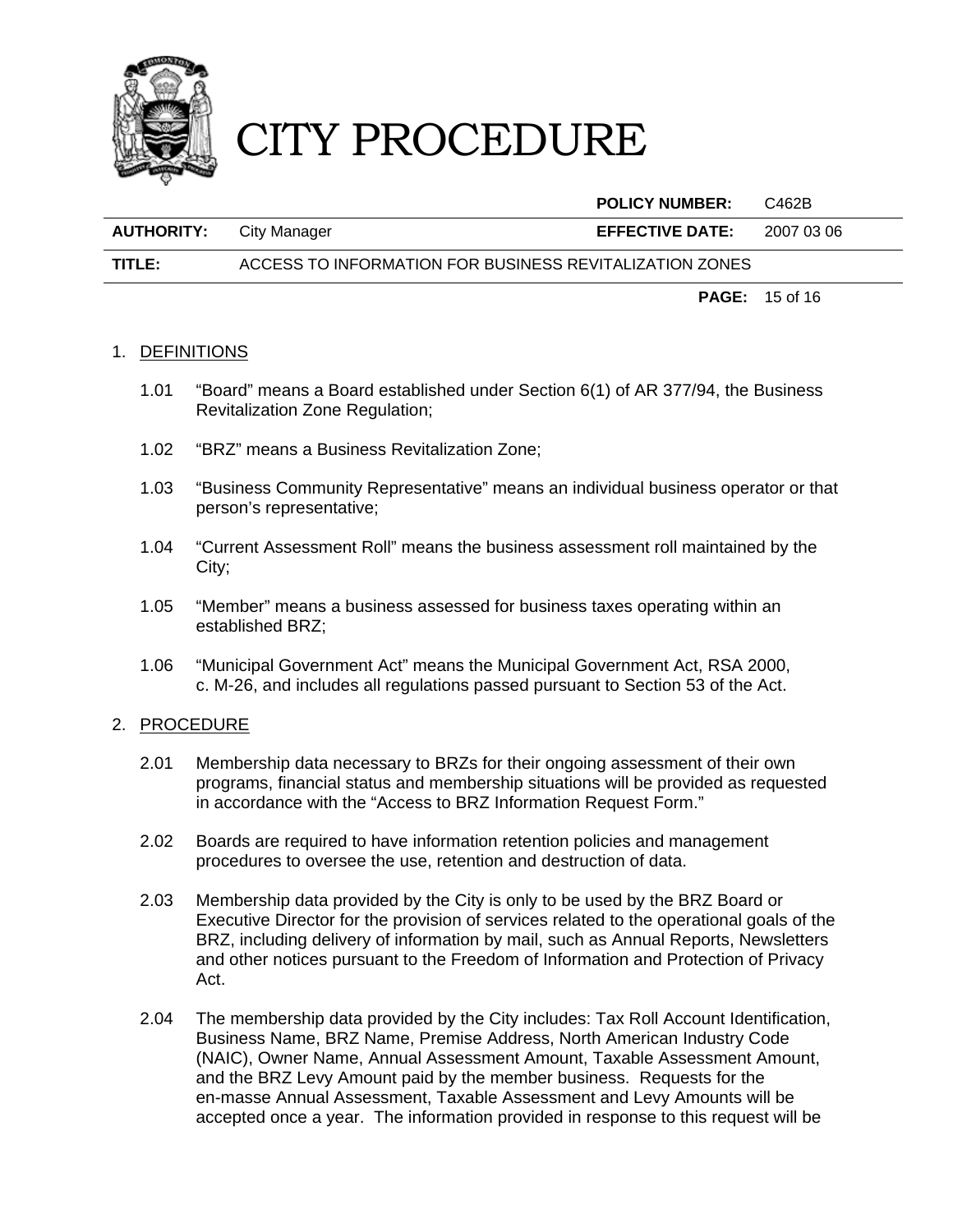

|                   |                                                         | <b>POLICY NUMBER:</b>  | C462B      |
|-------------------|---------------------------------------------------------|------------------------|------------|
| <b>AUTHORITY:</b> | City Manager                                            | <b>EFFECTIVE DATE:</b> | 2007 03 06 |
| TITLE: I          | ACCESS TO INFORMATION FOR BUSINESS REVITALIZATION ZONES |                        |            |

**PAGE:** 16 of 16

provided without identifier information. Identified Annual Assessment and Taxable Assessment Amount information may be provided on a case-by-case basis.

- 2.05 Membership data can not be distributed by the BRZ Boards or Executive Directors to third parties for any purpose. The BRZ Board of Directors is responsible and accountable for the appropriate destruction of Membership Data, either by secure shredding/destructive methods, electronic data destruction/hard drive wiping, or both.
- 2.06 To obtain BRZ membership data, a Request for Information Form must be submitted to the Planning and Development Department (see attached).